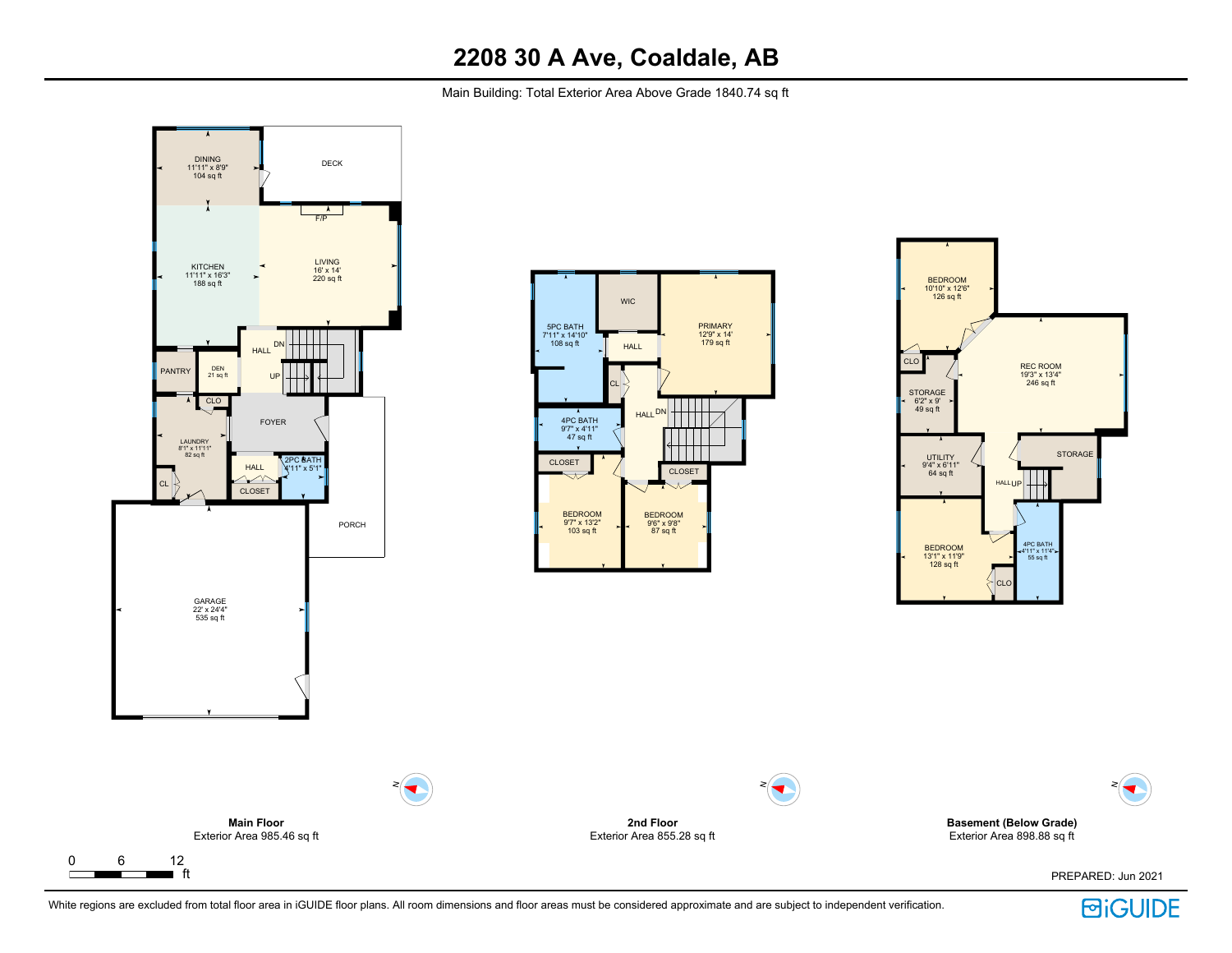**Main Floor** Total Exterior Area 985.46 sq ft Total Interior Area 913.96 sq ft





ft PREPARED: Jun 2021



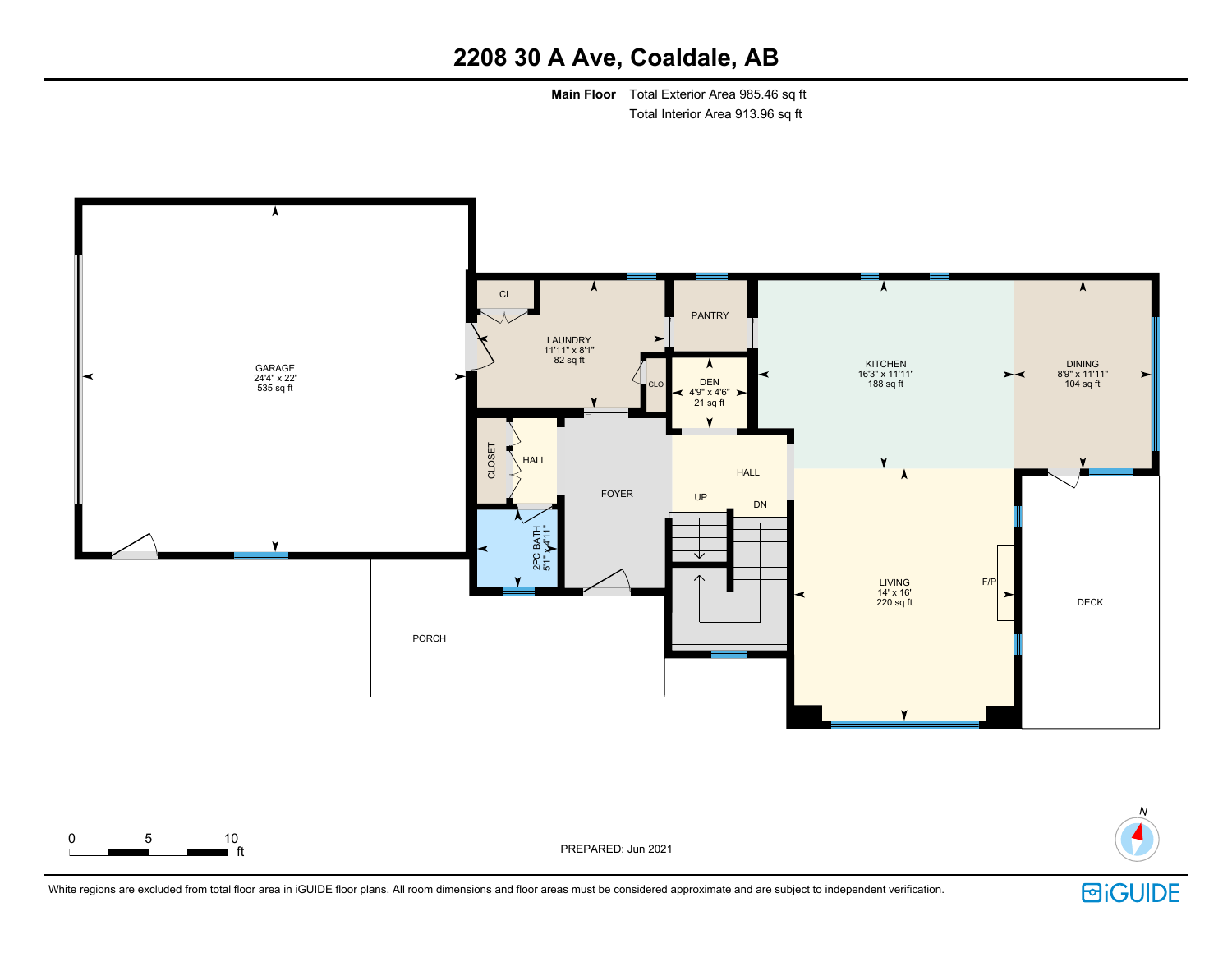**2nd Floor** Total Exterior Area 855.28 sq ft Total Interior Area 792.97 sq ft



White regions are excluded from total floor area in iGUIDE floor plans. All room dimensions and floor areas must be considered approximate and are subject to independent verification.



N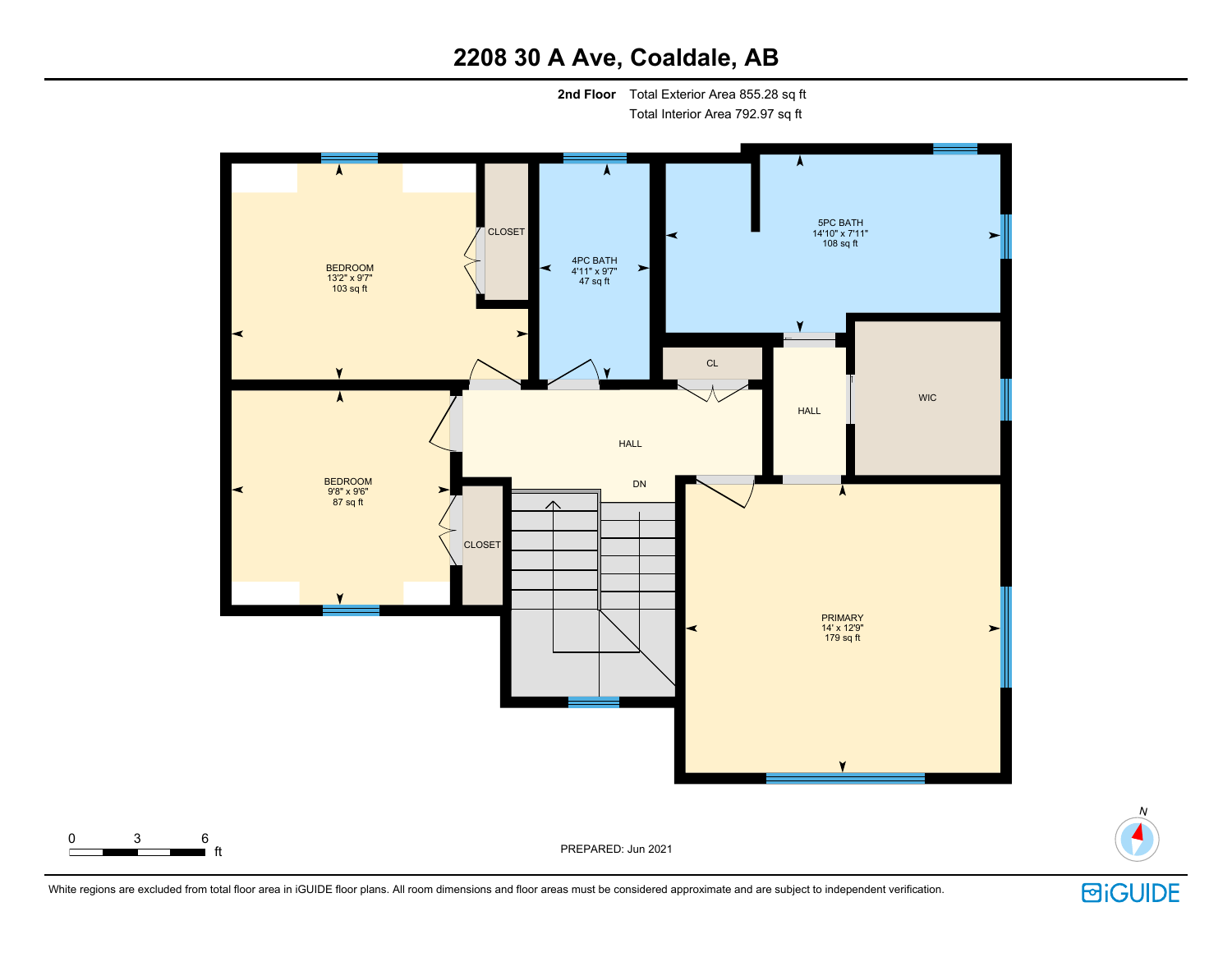**Basement** Total Exterior Area 898.88 sq ft

Total Interior Area 830.59 sq ft





N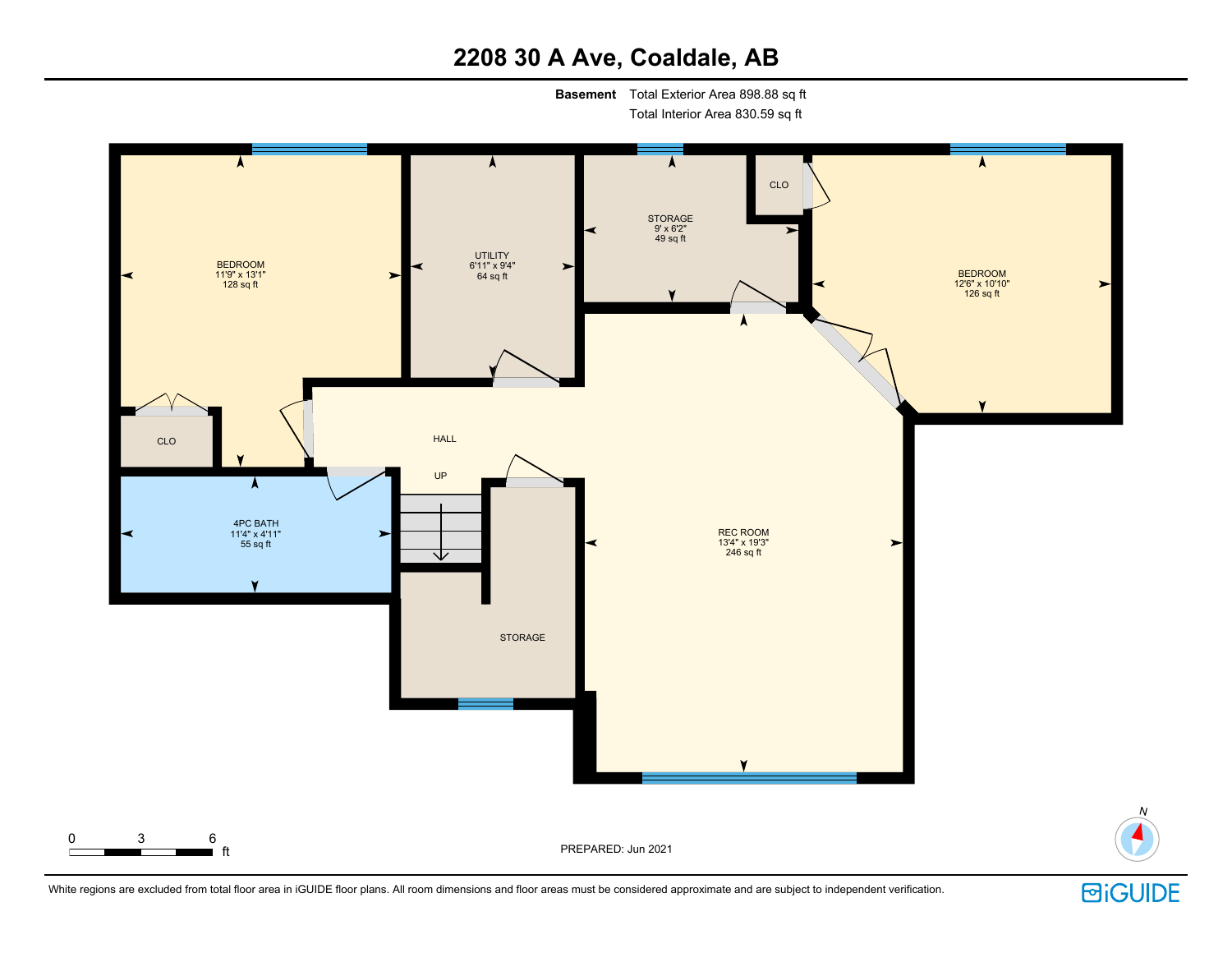# **Property Details**

#### **Room Measurements**

Only major rooms are listed. Some listed rooms may be excluded from total interior floor area (e.g. garage). Room dimensions are largest length and width; parts of room may be smaller. Room area is not always equal to product of length and width.

## **Main Building**

MAIN FLOOR 2pc Bath: 4'11" x 5'1" | 25 sq ft Den: 4'6" x 4'9" | 21 sq ft Dining: 11'11" x 8'9" | 104 sq ft Garage: 22' x 24'4" | 535 sq ft Kitchen: 11'11" x 16'3" | 188 sq ft Laundry: 8'1" x 11'11" | 82 sq ft Living: 16' x 14' | 220 sq ft

# 2ND FLOOR

4pc Bath: 9'7" x 4'11" | 47 sq ft 5pc Bath: 7'11" x 14'10" | 108 sq ft Bedroom: 9'7" x 13'2" | 103 sq ft Bedroom: 9'6" x 9'8" | 87 sq ft Primary: 12'9" x 14' | 179 sq ft

## BASEMENT

4pc Bath: 4'11" x 11'4" | 55 sq ft Bedroom: 13'1" x 11'9" | 128 sq ft Bedroom: 10'10" x 12'6" | 126 sq ft Rec Room: 19'3" x 13'4" | 246 sq ft Storage: 6'2" x 9' | 49 sq ft Utility: 9'4" x 6'11" | 64 sq ft

#### **Floor Area Information**

Floor areas include footprint area of interior walls. All displayed floor areas are rounded to two decimal places. Total area is computed before rounding and may not equal to sum of displayed floor areas.

## **Main Building**

MAIN FLOOR Interior Area: 913.96 sq ft Excluded Area: 535.41 sq ft Perimeter Wall Length: 143 ft Perimeter Wall Thickness: 6.0 in Exterior Area: 985.46 sq ft

# 2ND FLOOR

Interior Area: 792.97 sq ft Perimeter Wall Length: 125 ft Perimeter Wall Thickness: 6.0 in Exterior Area: 855.28 sq ft

BASEMENT (Below Grade) Interior Area: 830.59 sq ft Perimeter Wall Length: 137 ft Perimeter Wall Thickness: 6.0 in Exterior Area: 898.88 sq ft

## **Total Above Grade Floor Area**

Main Building Interior: 1706.93 sq ft Main Building Excluded: 535.41 sq ft **Main Building Exterior: 1840.74 sq ft**